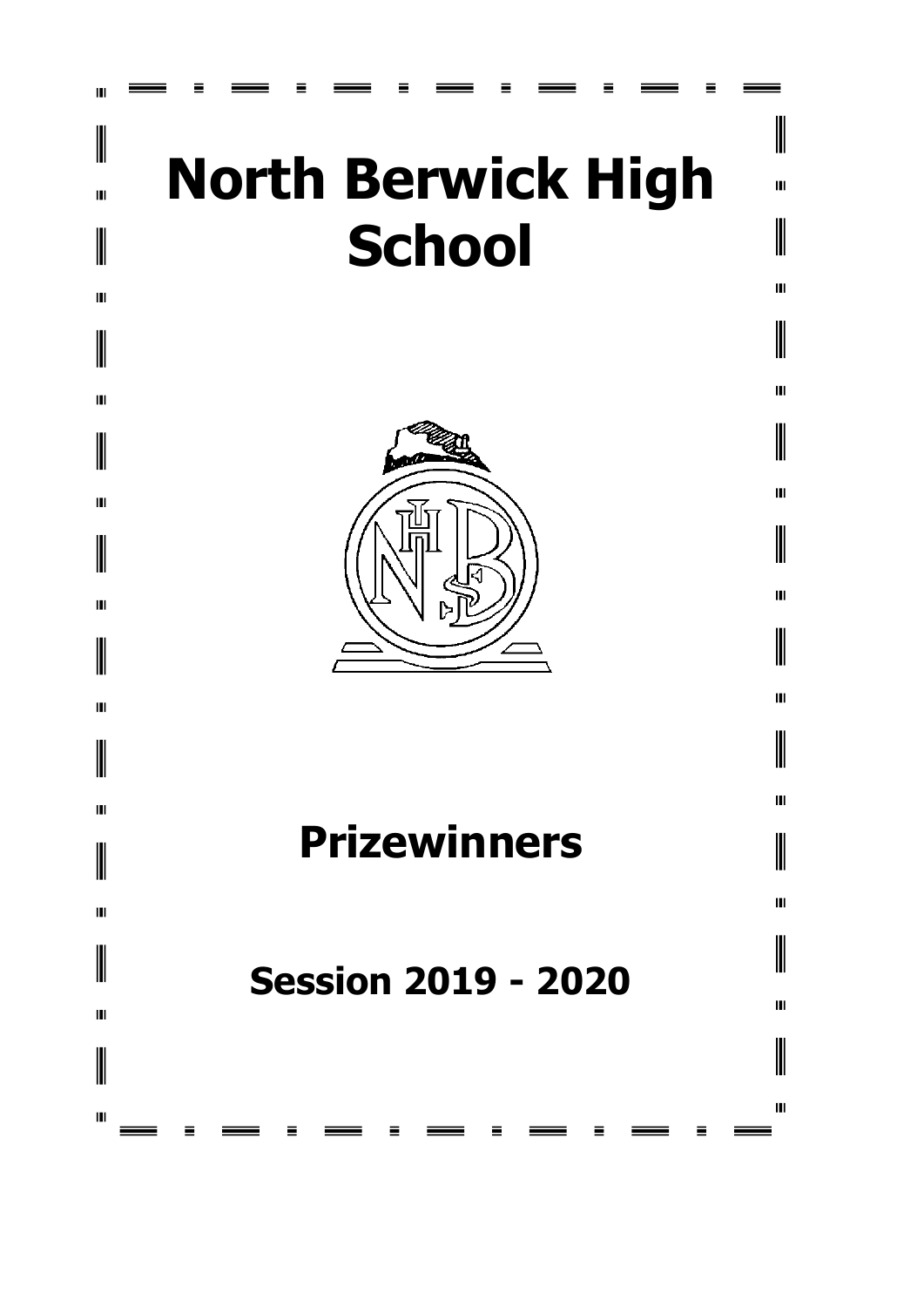## **Welcome from Lauren Rodger, Head Teacher**

I am delighted to recognise and celebrate the achievements of our senior pupils during session 2019 – 2020. Sadly, this year the celebration has to be virtual, as we are unable to hold our normal prizegiving ceremony - always one of the highlights of the school year. We are hugely proud of everyone who is receiving a well-deserved award for their diligence and commitment throughout the year. Well done to you all!

# **Fourth Year Awards**

# **Certificates of Merit for Academic Achievement**

Jack Agarwala, Campbell Aird, Gemma Baird, Angus Blacklock, Lauren Blyth, James Bott-Massie, Ethan Brown, Marcia Callander, Eliz Cetingoz, Poppy Chambers, Finn Chapman-Liddell, Camille Charles, Shona Cowan, Samuel Cowan, Elizabeth Crerar, Fraser Davidson, Iona Dawson, Innes Donnachie, Alistair Duncan, Eve Duncan, Zara-Louise Fenemore, Poppy Fletcher, Rosie Ford, Joshua Fraser, Aidan Gaffney, Rufus Gallacher, Zoe Gormley, Madison Gray, Jack Hamilton, Bridget Harley, Daniel Harley, Reuben Harris, Thomas Hart, Sophie Hetherington, Rebecca Howe, Lucas Ireland, Brodie Jardine, Thomas Jeffery, Dido Knoben, Peter Lawrence, Katie Lennock, James Leslie, Claudia Logan, Mia Loporto, Jason Lovell, Ellen Maslen, Keira Maynard, Ella McCalum, Fraser McCarter, Arran McKay, Lloyd McQuade, Christopher Milne, Sara Monk, Jonathan Mostyn, Arren Murray, Madeleine O'Connor, Callum Queen, Selena Rafique, Isabella Ratcliffe, Calum Reville, James Ritchie, Gregor Roden, Emma Roy, Bethan Ryan, Daniel Scott, Daisy Short, Ayla Sibbald, Eve Sinclair-McNally, Ava Smith, Luke Smith, Lauren Smith, Marly Smith, Isla Sneddon, Ella Malaika Spring, Joe Stephenson, Iona Stewart, Grace Tremlett, Lois Turnbull, Bethany Willis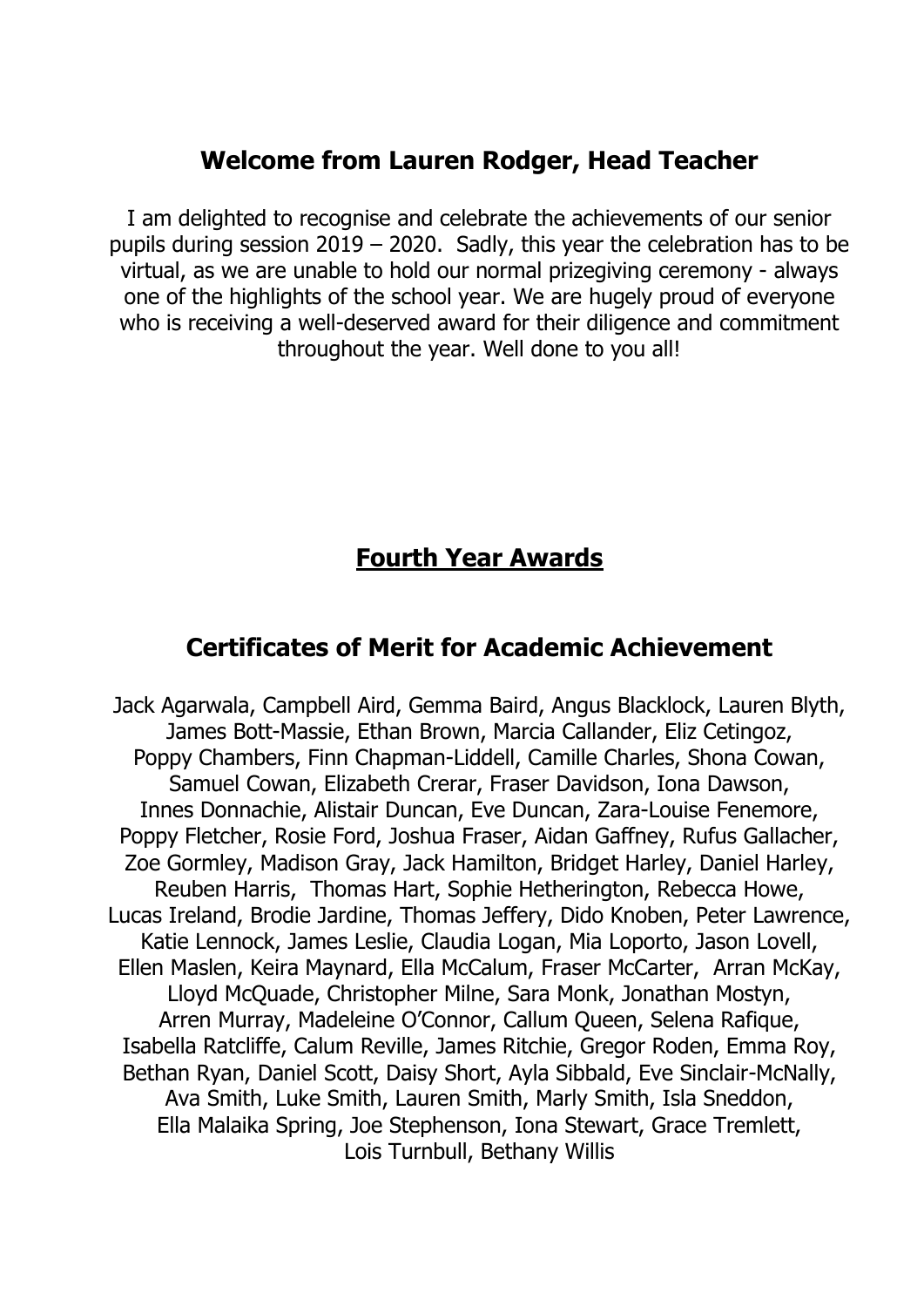# **S4 Subject Awards**

| Jack Agarwala              | . | <b>Graphic Communication National 5</b><br><b>Engineering Science National 5</b> |
|----------------------------|---|----------------------------------------------------------------------------------|
|                            |   | <b>Physics National 5</b>                                                        |
| Hafsah Ali                 | . | <b>Administration National 5</b>                                                 |
| Elizabeth Cetingoz         | . | <b>Business Special Achievement</b>                                              |
| Shona Cowan                | . | <b>Mathematics Special Achievement</b>                                           |
|                            |   | <b>French Special Achievement</b>                                                |
| Seb Crawford               | . | <b>Practical Woodwork National 5</b>                                             |
| Innes Donnachie            | . | <b>Computing Special Achievement</b>                                             |
| <b>Heather Fish</b>        | . | <b>Practical Cake Craft National 5</b>                                           |
| Poppy Fletcher             | . | German Special Achievement                                                       |
| <b>Rosie Ford</b>          | . | <b>Biology National 5</b>                                                        |
| <b>Olivia Gomez-Davies</b> | . | <b>Spanish National 5</b>                                                        |
| <b>Bridget Harley</b>      | . | <b>Geography National 5</b>                                                      |
|                            |   | Art & Design National 5                                                          |
| <b>Thomas Hart</b>         | . | <b>Chemistry National 5</b>                                                      |
| <b>Ben Holm</b>            | . | <b>Physical Education Special Achievement</b>                                    |
| Rebecca Howe               | . | <b>French National 5</b>                                                         |
|                            |   | <b>German National 5</b>                                                         |
|                            |   | <b>Administration Special Achievement</b>                                        |
| Anakin Howson              | . | Applications of Mathematics National 5                                           |
| Victor Hundebøll           | . | <b>Environmental Science National 5</b>                                          |
| Dido Knoben                |   | <b>History National 5</b>                                                        |
|                            |   | <b>Modern Studies National 5</b>                                                 |
| Jason Lovell               | . | <b>Music National 5</b>                                                          |
| Arran McKay                | . | Design & Manufacture Special Achievement                                         |
| Sara Monk                  |   | <b>Spanish Special Achievement</b>                                               |
|                            | . |                                                                                  |
| Mary Jane Morris           | . | Health & Food Technology Special                                                 |
|                            |   | Achievement                                                                      |
| Emma Niven                 | . | <b>Psychology National 5</b>                                                     |
| Madeleine O'Connor         | . | Drama National 5                                                                 |
| <b>Callum Reville</b>      | . | Design & Manufacture National 5                                                  |
| Gregor Roden               | . | <b>Computing National 5</b>                                                      |
| <b>Marley Smith</b>        | . | <b>Physical Education National 5</b>                                             |
| <b>Cameron Swales</b>      | . | Environmental Science Special Achievement                                        |
| Lois Turnbull              |   | <b>Business National 5</b>                                                       |
|                            |   | <b>Mathematics National 5</b>                                                    |
|                            |   | <b>Biology National 5</b>                                                        |
|                            |   | <b>English National 5</b>                                                        |
| <b>Bethany Willis</b>      | . | Geography Special Achievement                                                    |
|                            |   |                                                                                  |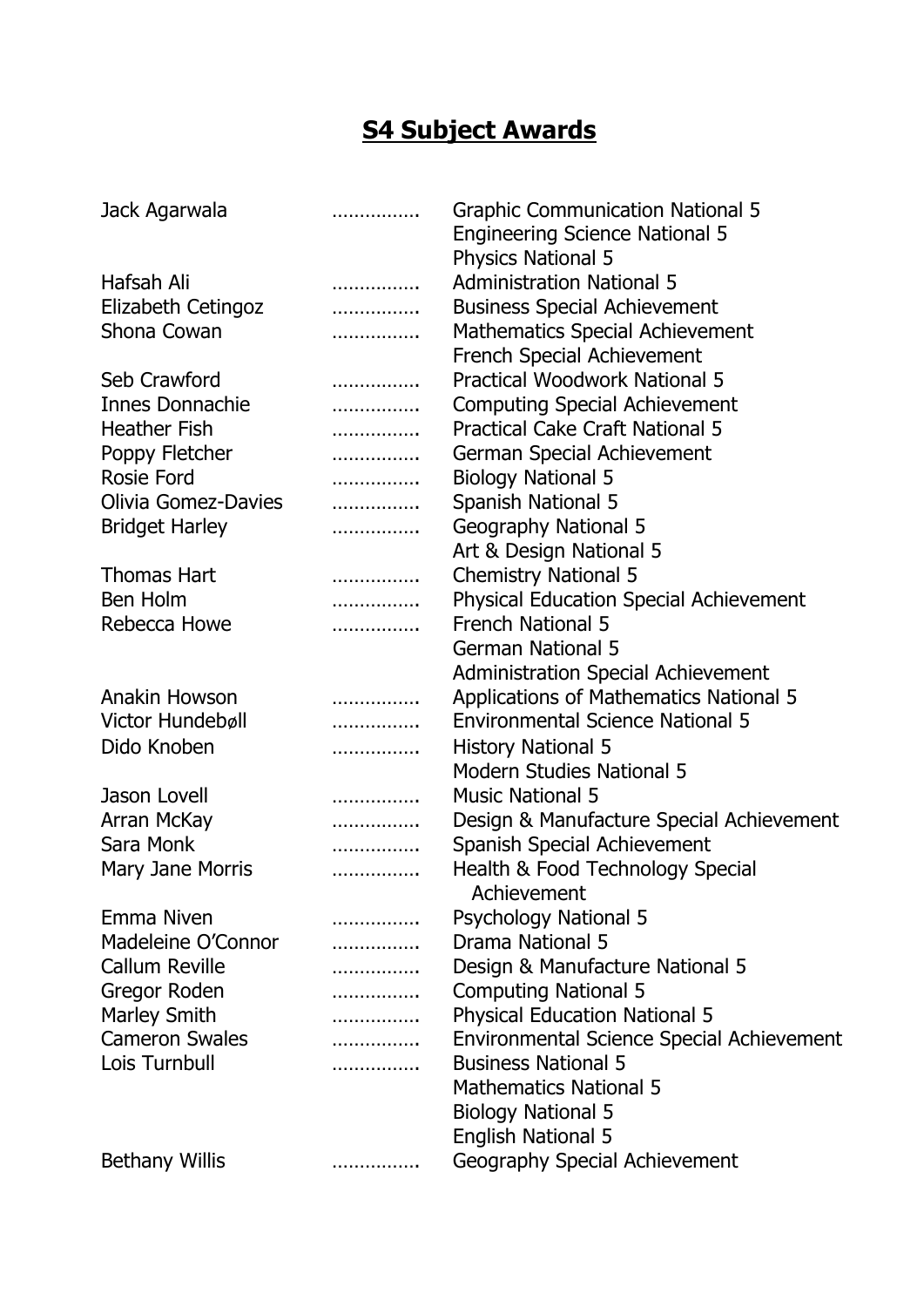## **Fifth Year Awards**

### **Certificates of Merit for Academic Achievement**

Hannah Acton, Isobel Adams, Orla Anderson, Robbie Anderson, Dylan Antscherl, Ruby Applegate, Tamsin Baird, Isabella Bishop, Isabella Bradley, Genevieve Buckley, Alice Budd, Dylan Cavers, Amy Cockburn, Megan Douglas, Peter Fairbairn, Rebecca Fish, Marielle Gallacher, Brodie Glynn, Joseph Gormley, Kristina Grant, Lucy Guckian, Stuart Hagan, Oliver Hardman, Savannah Harper, Askshay Heaphy, Jamie Henderson, Jamie Higgs, Jasmine Hiles, Jack Hinton, Itske Hooftman, Amelia Howard, Johnathan Howey, Alek Jardine, Katie Johnston, Mairi Johnston, Ben Kauffmann, Allyce Kennedy-Darke, Daniel Key, Rebecca Kinnie, Corinne Knight, Honor Logan, Meredith Lott, Lucy Lucas, Angus Mather, Kenneth Mathieson, Dylan McAnespie, Fergus McClintock, Finlay McClure, Emily Murray, Jennifer Price, Jessica Rae, Georgia Rafferty, Tanya Scott, Alyth Seaton, Onno Sharp, Calumn Sievwright, Olivia Smith, Lucy Smith, Jamila Sode-Woodhead, Ameline Trachsler, Adam Turner, Gavin Verma, James Walter, Felix Watts, Andrew Williamson, Archie Wright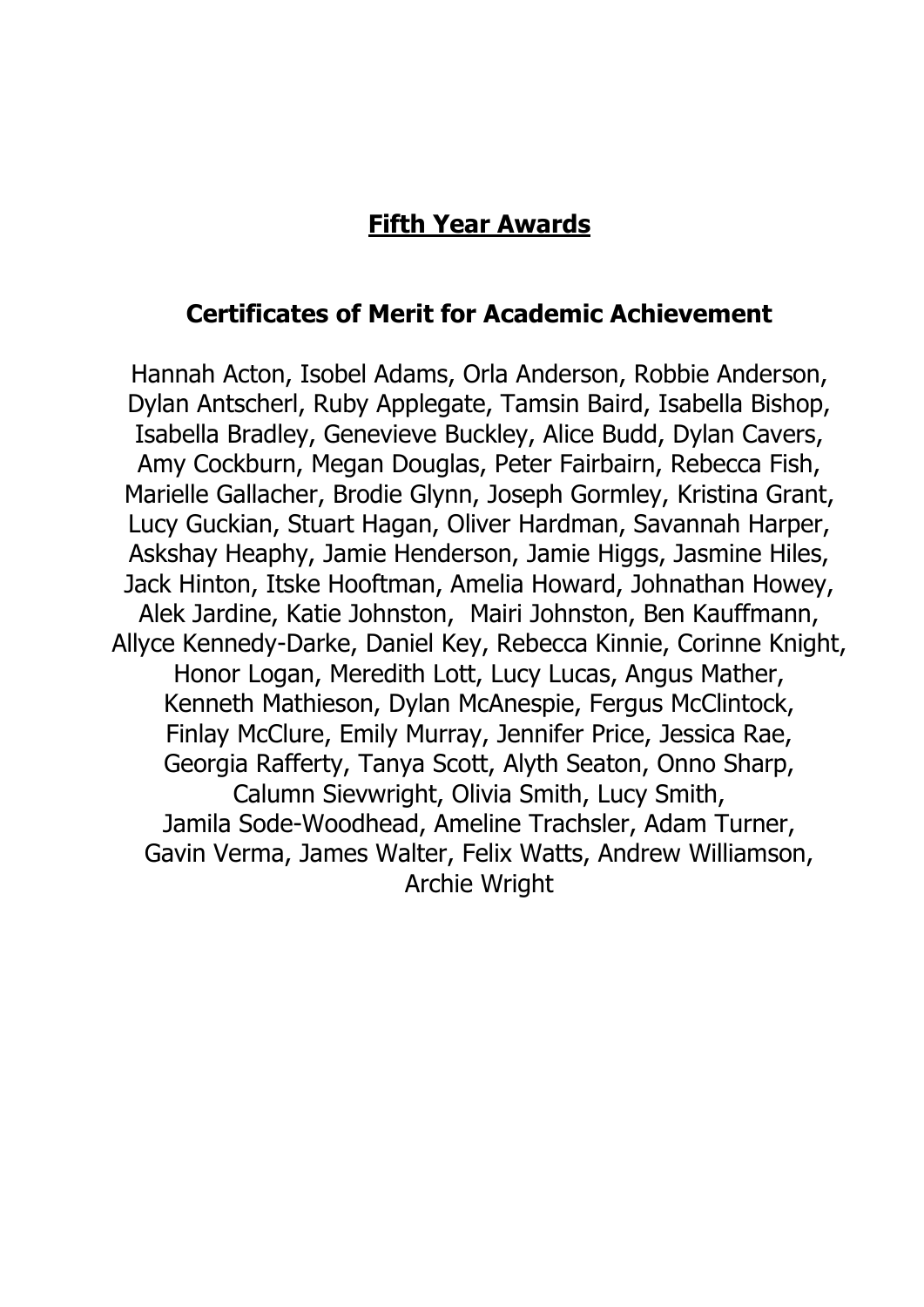# **S5 Subject Awards**

| Orla Anderson            | . | <b>Politics Higher</b>                                    |
|--------------------------|---|-----------------------------------------------------------|
| <b>Tamsin Baird</b>      | . | Art & Design Higher                                       |
|                          |   | <b>Music Higher</b>                                       |
| Katie Bell               | . | Art & Design Special Achievement                          |
| <b>Bella Bishop</b>      | . | Modern Studies Special Achievement                        |
| Jenni Brydon             | . | <b>Applications of Mathematics Special</b><br>Achievement |
|                          |   | Drama Special Achievement                                 |
| <b>Genevieve Buckley</b> | . | Modern Studies Higher                                     |
| Alice Budd               | . | <b>Chemistry Higher</b>                                   |
| <b>Dylan Cavers</b>      | . | <b>Graphic Communication Higher</b>                       |
|                          |   | <b>Computing Higher</b>                                   |
| Peter Fairbairn          | . | Practical Woodwork Special Achievement                    |
| <b>Maisie Forrest</b>    | . | <b>Retail Special Achievement</b>                         |
| Kristina Grant           | . | <b>Politics Special Achievement</b>                       |
| Jack Drijver Headley     | . | <b>Economics Higher</b>                                   |
| Cera Gemmell             | . | Psychology Higher                                         |
|                          |   | <b>Physical Education Higher</b>                          |
| <b>Jasmine Hiles</b>     | . | Geography Higher                                          |
| Jonathan Howey           | . | <b>Administration Higher</b>                              |
|                          |   | <b>Physics Special Achievement</b>                        |
| Mairi Johnston           | . | <b>History Higher</b>                                     |
|                          |   | Drama Higher                                              |
|                          |   | English Higher                                            |
|                          | . | <b>Physics Higher</b>                                     |
| Ben Kauffman             | . | <b>Mathematics Higher</b>                                 |
|                          |   | <b>English Special Achievement</b>                        |
| Allyce Kennedy-Darke     | . | <b>Music Special Achievement</b>                          |
| Niamh Mackintosh         | . | Human Biology Higher                                      |
| <b>Finlay McClure</b>    | . | French Higher                                             |
| <b>Emily Murray</b>      | . | German Higher                                             |
| Alexander Parfitt        | . | <b>Engineering Science Special Achievement</b>            |
| <b>Cameron Reid</b>      | . | <b>Practical Cookery Special Achievement</b>              |
| <b>Alyth Seaton</b>      | . | <b>Biology Higher</b>                                     |
| Olivia Sinclair          | . | Design & Manufacture Higher                               |
| James Walter             | . | Spanish Higher                                            |
| Archie Wright            | . | <b>Business Higher</b>                                    |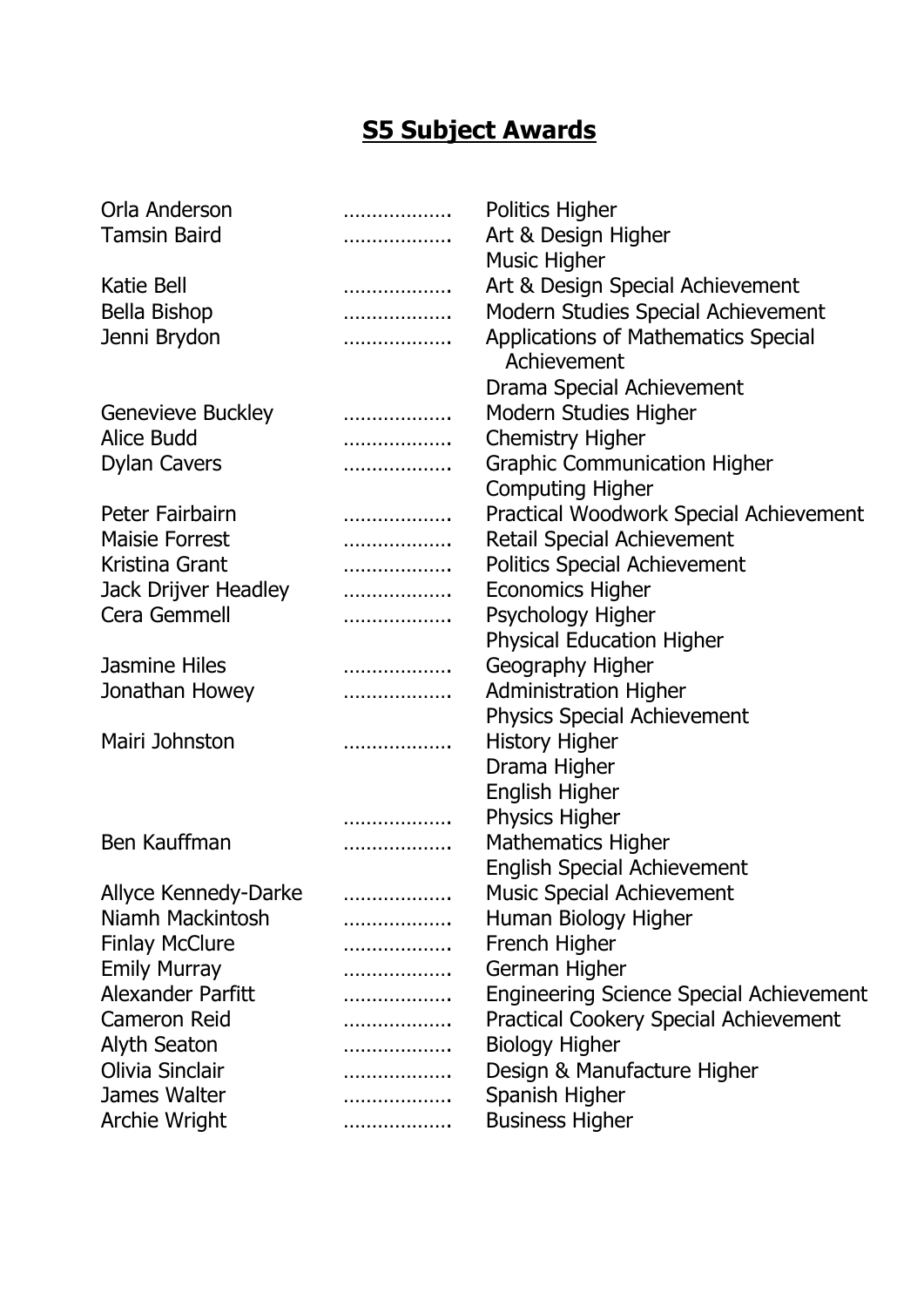# **S6 Subject Awards**

| <b>Kier Davison</b><br>Rose Dean  | .<br>.       | <b>History Special Achievement</b><br>Art & Design Advanced Higher       |
|-----------------------------------|--------------|--------------------------------------------------------------------------|
| <b>Samuel Edwards</b>             | .            | <b>Mathematics Advanced Higher</b><br><b>Physics Advanced Higher</b>     |
| <b>Catherine Fraser</b>           | .            | <b>Chemistry Advanced Higher</b><br><b>Chemistry Special Achievement</b> |
| <b>Matthias Frommell</b>          | .            | German Advanced Higher                                                   |
| <b>Cherry Gallacher</b>           | .            | <b>Music Advanced Higher</b><br><b>English Advanced Higher</b>           |
| Cera Gemmell                      | .            | <b>Biology Advanced Higher</b>                                           |
| Anna Lissaman<br>Achievement      | . <b>. .</b> | French Advanced Higher<br><b>Practical Cake Craft Special</b>            |
| Karis Lonie                       | .            | Geography Advanced Higher                                                |
| Sophie Mercer                     | .            | <b>Biology Special Achievement</b><br>Psychology Special Achievement     |
| Jodie McDougall                   | .            | <b>History Advanced Higher</b>                                           |
| Joseph O'Brien                    | .            | Spanish Advanced Higher                                                  |
| <b>Charlotte Rogers</b><br>Higher | .            | <b>Graphic Communication Advanced</b>                                    |
| Nicholas Thomson<br>Achievement   |              | <b>Graphic Communication Special</b>                                     |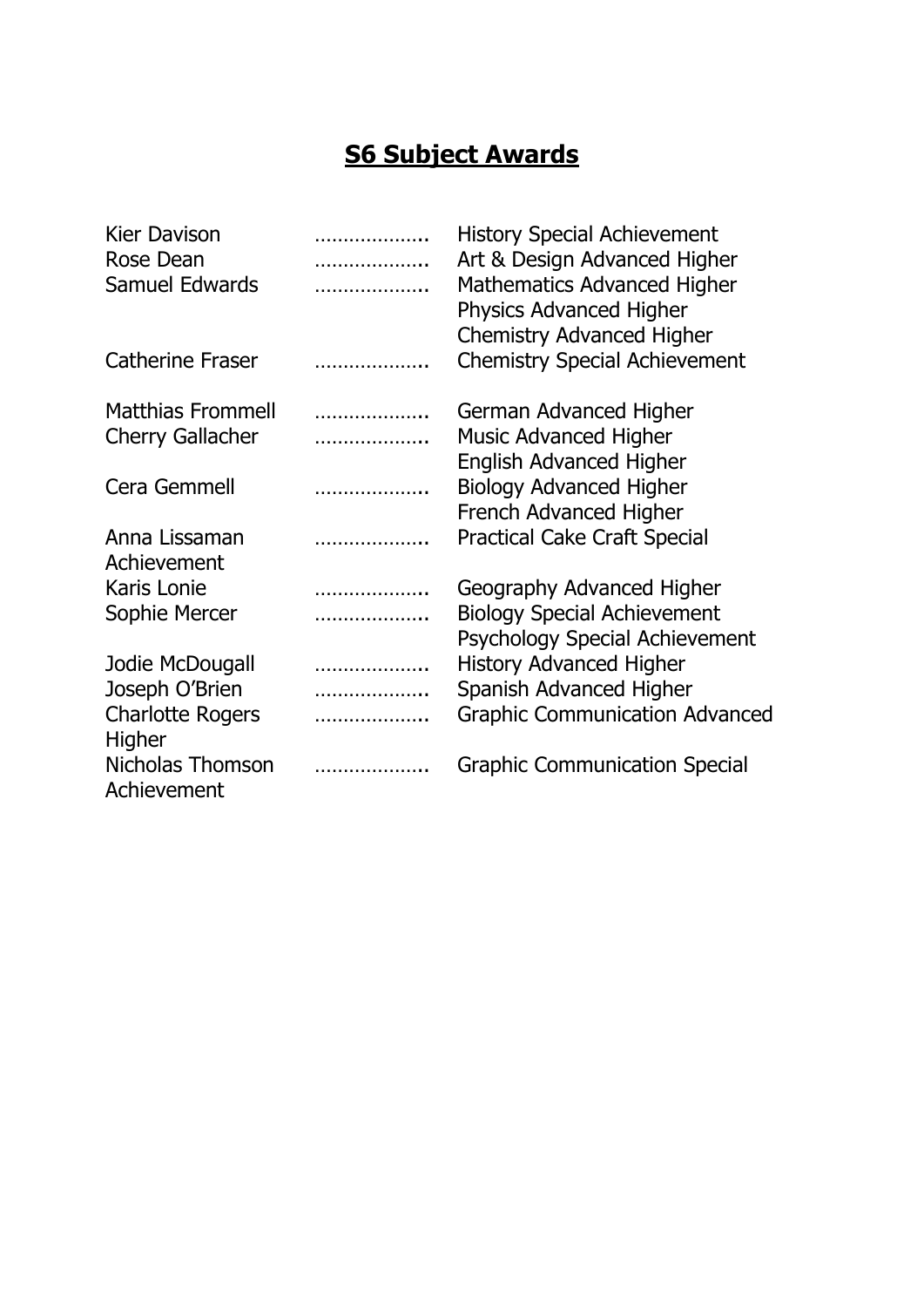#### **Special Awards**

#### **Jessie Turner Award for Service to School Music** Jake Amis

**Parent Council Award for Service to School Sport**

Holly Walkingshaw Jack Rigby

#### **PTA Award for Service to the School**

Heather Fish

**Hunter Award for Excellence in Drama** Charlotte Rogers

**Rebecca Dalgleish Award for Special Endeavour** Annie Higgins

> **Jess Mackie Vocal Award** Saskia Loudon

**North Berwick Community Council Award for Service to the Community** Archie Fergusson

> **Niall Anderson Award Live for the Moment** Sophie Mercer

**Rotary Award House Champions 2020** Craig House

**Dux of the School 2020**

Mairi Johnston